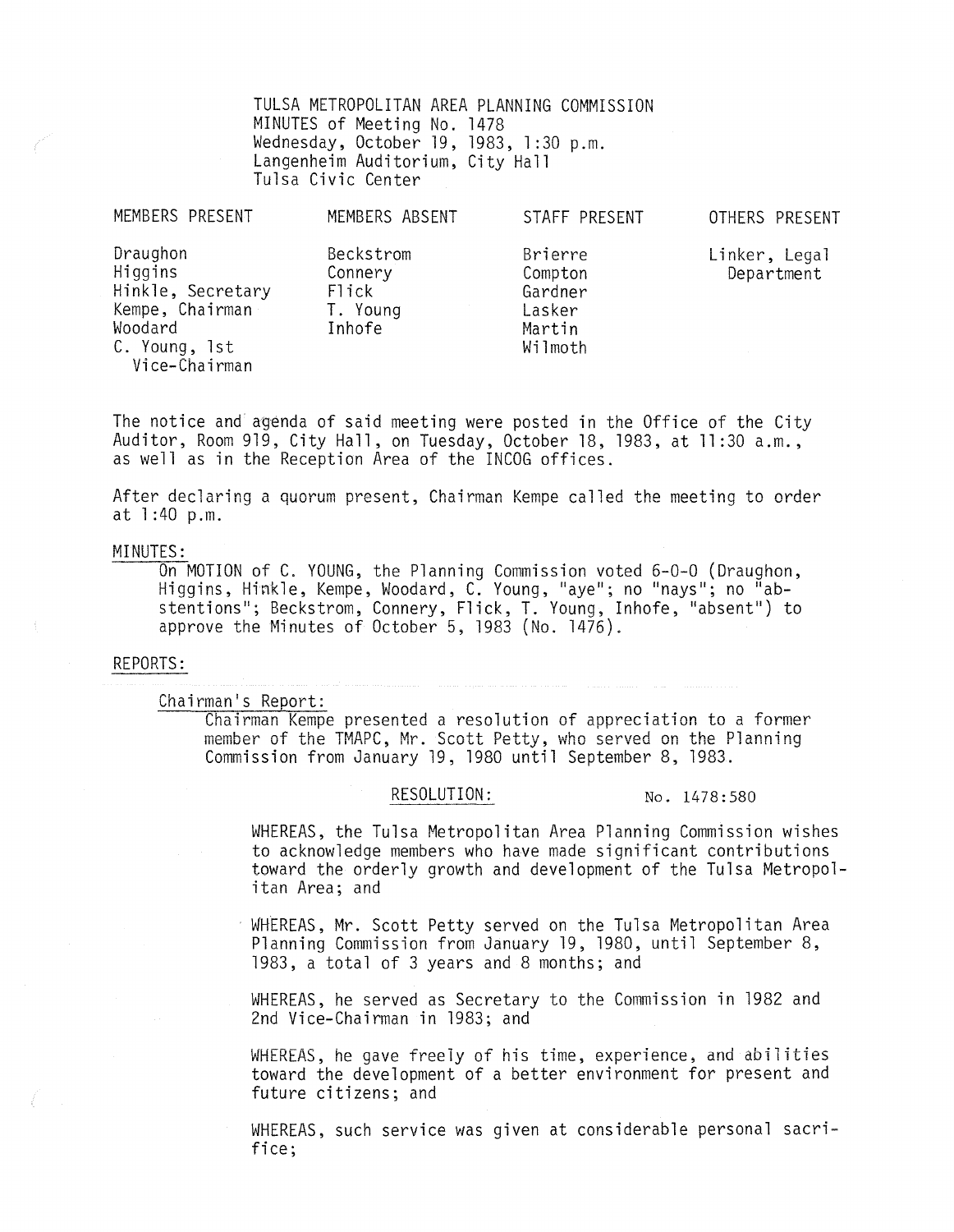### Resolution: (continued)

THEREFORE, the members of the TMAPC wish to express our deepest appreciation for the concern and service which was given by our former member, Scott Petty.

APPROVED and ADOPTED this 19th day of October, 1983.

The Commission was in receipt of a letter from the Greater Tulsa Council requesting consideration of amendments to Title 42 regarding Planned Unit Developments (Exhibit "A-l"). Chairman Kempe read the letter into the record and referred it to the next meeting of the Rules and Regulations Committee.

#### Director's Report:

Mr. Jerry Lasker stated Mr. Linker, Legal Counsel, has provided the Commission with a memorandum concerning the wording to be placed on the face of subdivision plats and the document to be filed separate with the County Clerk's office (Exhibit "B-l"). The TMAPC directed the INCOG Staff and Legal Council to come up with wording on the plat rather than delineating the proposed expressway on the face of the pi at.

The wording to be placed on the plat reads as follows: "NOTICE - A freeway is shown on the Tulsa City-County Major Street and Highway Plan as passing through or adjacent to property in this subdivision. Further information as to the status of this planned freeway may be obtained from the Tulsa Metropolitan Area Planning Commission."

The INCOG Staff and Legal Department would prefer that the practice of showing the proposed expressway on the location map be continued showing the square mile which the subdivision is located with a doted line indicating any proposed expressways.

The Notice to the Public as suggested by Mr. Charles Norman will be filed of record with the County Clerk's office. The Major Street and Highway Plan is and will be current as of the date of filing. Any amendments made to the Plan will be filed on a new notice to the public and will be picked up in the title searches. Mr. Lasker stated he has corresponded with the Abstract Companies who stated if the notice is located with the legal description, preferably by lot and block, it will be picked up in the abstract.

There was some discussion as to who should siqn the notice that will be filed of record in the County Clerk's office. It was suggested that the Director of INCOG/TMAPC and/or the Chairman of TMAPC be nominated to sign the notice.

Commissioner Draughon asked if there would be some action needed to assure that the Notice To The Public is picked up in the abstract and Mr. Lasker stated he had talked to the Abstract Companies who stated they would pick up the document and requested that the document be filed by subdivision name.

Mr. Linker suggested that the approval of a plat should be subject to a notice being filed with the plat. Mr. Gardner advised the Staff also has the control of the Building Permits being issued until the notice is filled on the property to act as a check and balance issue.

10.19.83:1478(2)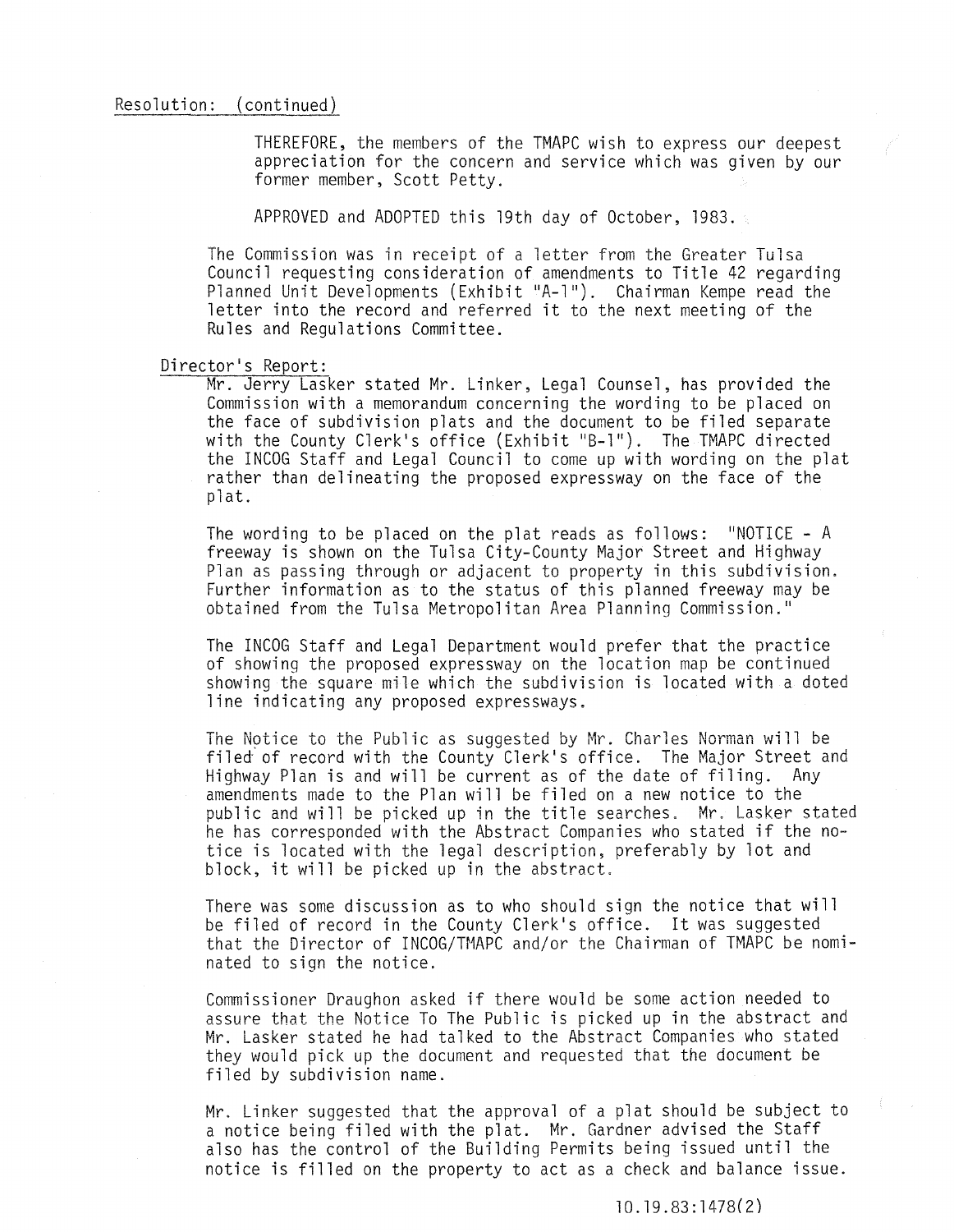# Director's Report: (continued)

Chairman Kempe advised the Commission previously approved the two notices in concept.

On MOTION of C. YOUNG, the Planning Commission voted 6-0-0 (Draughon, Higgins, Hinkle, Kempe, Woodard, C. Young, "aye"; no "nays"; no "abstentions"; Beckstrom, Connery, Flick, T. Young, Inhofe, "absent") to approve the language to be stamped on the face of the plat and the document to be filed of record and picked up in the abstract, and to appoint the Director of INCOG/TMAPC and/or the Chairman of TMAPC to sign the Notice To The Public.

#### SUBDIVISIONS:

### PRELIMINARY PLAT:

Sheridan Galleria Addition (PUD #339) (2383) NE corner of 101st Street and Sheridan Road (CS, RM-l)

The Staff presented the plat.

This plat has a sketch plat approval, subject to conditions. A copy of the Minutes of August 25, 1983, was provided, the Staff comments as applicable.

The Technical Advisory Committee and Staff recommended APPROVAL of the Preliminary Plat of Sheridan Galleria Addition, subject to the conditions.

On MOTION of C. YOUNG, the Planning Commission voted 6-0-0 (Draughon, Higgins, Hinkle, Kempe, Woodard, C. Young, "aye"; no "nays"; no "abstentions"; Beckstrom, Connery, Flick, T. Young, Inhofe, "absent") to approve the Preliminary Plat of Sheridan Galleria Addition, subject to the following conditions:

- 1. All conditions of PUD #339 shall be met prior to release of the final plat, including any applicable provisions in the covenants, or on the face of the plat. Include PUD approval date and references to Sections 1100-1170 of the Zoning Code, in the covenants.
- 2. Utility easements shall meet the approval of the utilities. Coordinate with the Subsurface Committee if underground plant is planned. Show additional easements as required. Existing easements should be tied to, or related to property and/or lot lines. (Show PSO easement, 15', on Sheridan Road.)
- 3. Water plans shall be approved by the Water and Sewer Department prior to the release of the final plat, (if required?).
- 4. Pavement repair within restricted water line easements as a result of water line repairs due to breaks and failures shall be "borne by the owner of the lot(s).
- 5. A request for creation of a Sewer Improvement District shall be submitted to the Water and Sewer Department prior to release of the final plat, (if required?).

10. 19 . 83 : 1 478 ( 3 )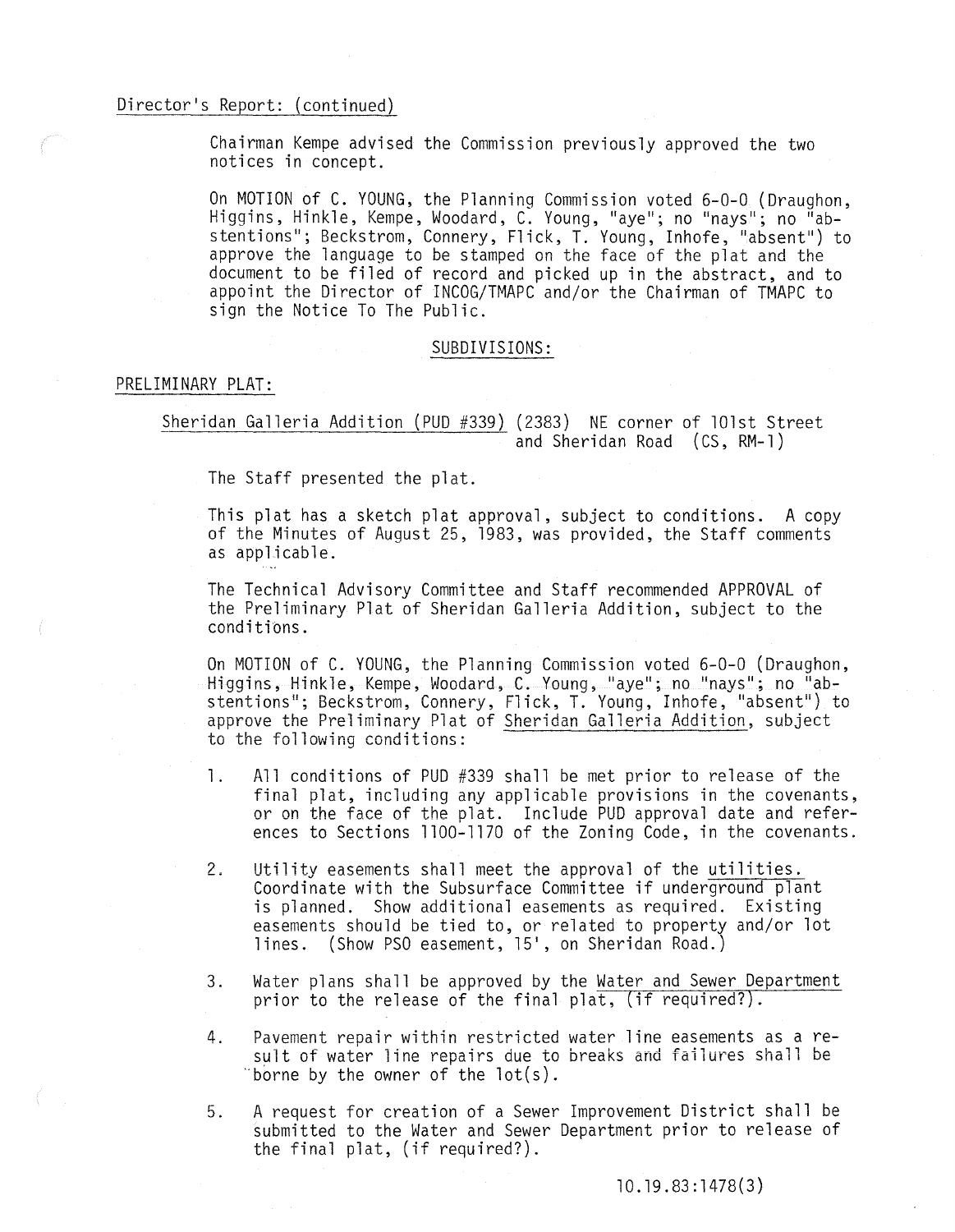# Sheridan Galleria Addition (PUD #339) (continued)

- 6. Paving and/or drainage plans shall be approved by the City Engineer, including storm drainage and detention design (and Earth Change Permit where applicable, subject to criteria approved by the City Commission.
- 7. Show all building lines required by PUD.
- 8. Covenants: Include Cable TV in overall deed of dedication paragraphs. Add language for Water and Sewer Department, including provisions required by RMUA on developments on the Haikey Creek Sewage Treatment facility. Include all the detailed requirements of the PUD in a separate section in the covenants.
- 9. Access points shall be approved by the City and/or Traffic Engineer. East access on 101st should be for emergency only. Omit south access point on Lot 2 on Sheridan. (Both access points on Lot 2 will be "Right Turn Only" when medians are built.)
- 10. A Corporation Commission letter (or Certificate of Nondevelopment) shall be submitted concerning any oil and/or gas wells before the plat is released. (A building line shall be shown on the plat on any wells not officially plugged.)
- 11. A "letter of assurance" regarding installation of improvements shall be submitted prior to release of the final plat. (Including documents required under Section 3.6 (5) of the Subdivision Regulations.)

12. All Subdivision Regulations shall be met prior to release of the final plat.

Waterford Addition (PUD #325) (3393) NE corner of 54th Street and South Harvard<br>Avenue<br>(RM-2, RS-2)  $(RM-2, RS-2)$ 

The Staff presented the plat with the applicant represented by Mike Taylor.

The Staff advised that the City Commission made additional requirements in the PUD process. The Plat should also meet those conditions, particularly relating to townhouse development north of the Creek (Lot 3, PUD Area "B"). A copy of the City Commission minutes was furnished to the applicant.

The Technical Advisory Committee and Staff recommended approval of the Preliminary Plat of Waterford Addition, subject to the conditions.

On MOTION of HIGGINS, the Planning Commission voted 6-0-0 (Draughon, Higgins, Hinkle, Kempe, Woodard, C. Young, "aye"; no "nays"; no "abstentions"; Beckstrom, Connery, Flick, T. Young, Inhofe, "absent") to approve the Preliminary Plat of Waterford Addition, subject to the following conditions:

1. All conditions of PUD #325 shall be met prior to release of the final plat, including any applicable provisions in the covenants, or on the face of the plat. Include PUD approval date and references to Sections 1100-1170 of the Zoning Code, in the covenants. 10.19.83:1478(4)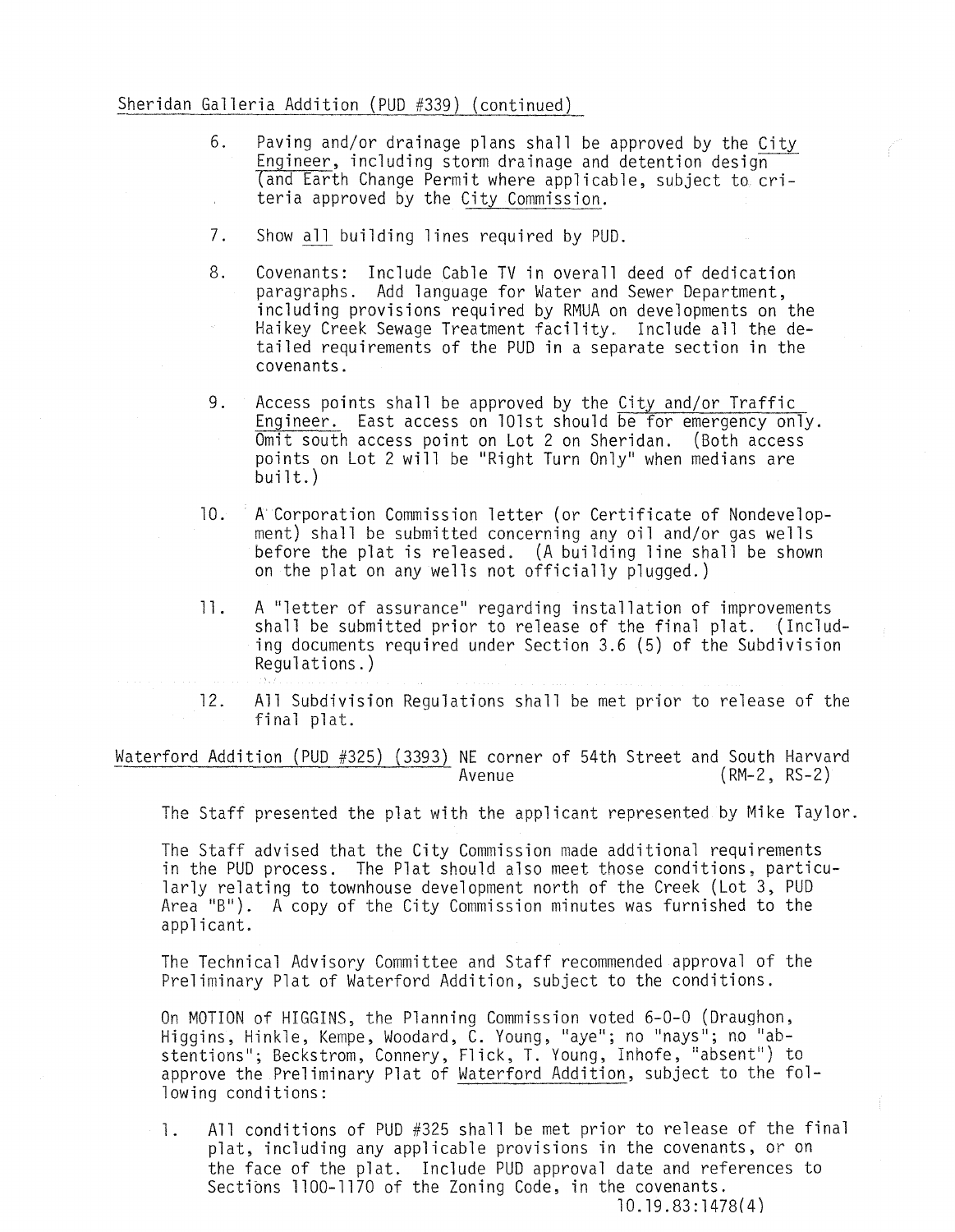# Waterford Addition (continued)

 $\epsilon = \sqrt{\epsilon}$ 

Expand restrictive covenants to include all the PUD conditions such as number of units, density, open space, etc. Also clarify the building lines on Lot 2 along 54th Street and adjacent to Lou North Woodland Acres 4th. Comply with City Commission requirements for townhouse development on Lot 3, north of the Creek.

- 2. Utility easements shall meet the approval of the utilities. Coordinate with the Subsurface Committee if underground plant is planned. Show additional easements as required. Existing easements should be tied to, or related to property and/or lot lines. (Additional easements may be needed parallel to creek channel.) Show PSO easement to Elk's Club.)
- 3. Water plans shall be approved by the Water and Sewer Department prior to release of the final plat.
- 4. Pavement repair within restricted water line easements as a result of water line repairs due to breaks and failures shall be borne by the owner of the lot(s).
- 5. A request for creation of a Sewer Improvement District shall be submitted to the Water and Sewer Department prior to release of the final plat.
- 6. A request for a Privately Financed Public Improvement (PFPI) shall be submitted to the City Engineer, (if required?).
- 7. Paving and/or drainage plans shall be approved by the City Engineer, including storm drainage and detention design (and Earth Change Permit where applicable), subject to criteria approved by the City Commission. (Drain to Joe Creek.)
- 8. All adjacent streets and/or widths thereof should be shown on the final plat. (Show cul-de-sac on Louisville Avenue.)
- 9. Access points shall be approved by the City and/or Traffic Engineer. (Location O.K., but submit final design for review.)
- 10. It is recommended that the developer coordinate with Traffic Engineering Department during the early stages of street construction concerning the ordering, purchase and installation of street marker signs. (Advisory, not a condition for rlease of the plat.)
- 11. It is recommended that the applicant and/or his engineer or developer coordinate with the Tulsa City-County Health Department for solid waste disposal, particularly during the construction phase and/or clearing of the project. Burning of solid waste is prohibited.
- 12. Identify adjacent subdivisions to the east. Clarify dedication on the west side of South Louisville Avenue.
- 13. A Corporation Commission letter (or Certificate of Nondevelopment) shall be submitted concerning any oil and/or gas wells before the plat is released. (A building line shall be shown on the plat on any wells not officially plugged.)

10.19.83:1478(5)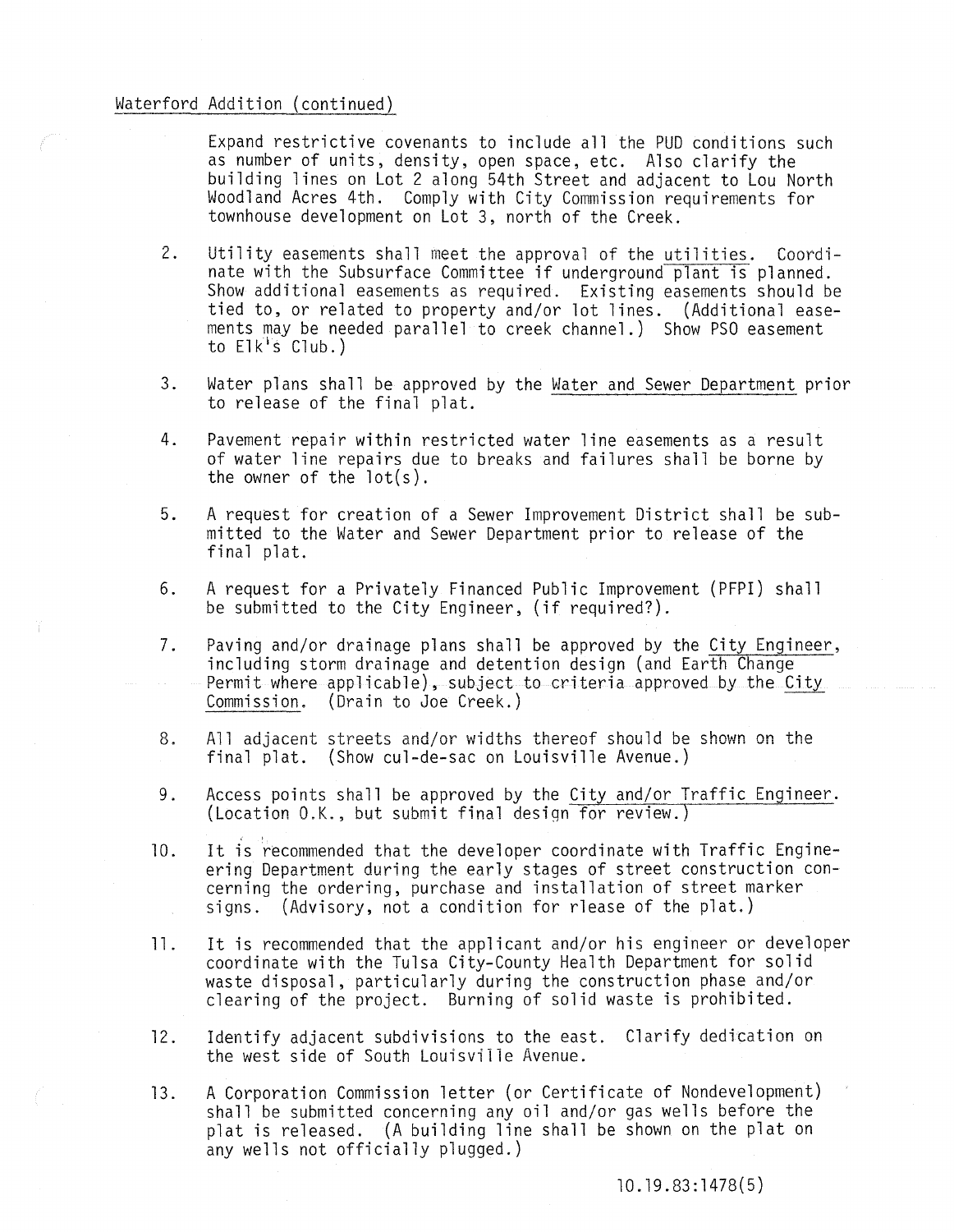## Waterford Addition (PUD #325) (continued)

- 14 A "letter of assurance" regarding installation of improvements shall be submitted prior to the release of the final plat. (Including documents required under Section 3.6 (5) of the Subdivision Regula- tions.)
- 15. All (other) Subdivision Regulations shall be met prior to the release of the final plat.

FOR FINAL APPROVAL AND RELEASE:

Mill Creek Bridge II Addition (PUD #294) (2283) 96th Street and South Lakewood Avenue

The Staff advised the Commission that all release letters have been received and recommended final approval and release.

On MOTION of C. YOUNG, the Planning Commission voted 6-0-0 (Draughon, Higgins, Hinkle, Kempe, Woodard, C. Young, "aye"; no "nays"; no "abstentions"; Beckstrom, Connery, Flick, T. Young, Inhofe, "absent") to approve the final plat of Mill Creek Bridge II Addition, subject to the applicant filing the notice of delineation of future freeway rights-of-way on subdivision plats with language provided on the face of the plat and the adopted document to be filed of record.

# FOR CHANGE OF ACCESS:

Briarglen Plaza (2194) East side of South 129th East Avenue, South of 31st Street (CS)

Purpose or Reason for Change:

To provide better access to shopping center. Move north access 75' south, vacate 50' center access and provide service area access on the south.

The Traffic Engineer and Staff recommended APPROVAL.

On MOTION of HINKLE, the Planning Commission voted 6-0-0 (Draughon, Higgins, Hinkle, Kempe, Woodard, C. Young, "aye"; no "nays"; no "abstentions"; Beckstrom, Connery, Flick, T. Young, Inhofe, "absent") to approve the requested Change of Access for Briarglen Plaza Addition.

Midwestern Addition (2793) NW corner of 43rd Street and South Sheridan Rd.  $(1L)$ 

Purpose or Reason for Change: To move the existing access point 15' south to provide better access.

The Traffic Engineer and Staff recommend APPROVAL.

On MOTION of HIGGINS, the Planning Commission voted 6-0-0 (Draughon, Higgins, Hinkle, Kempe, Woodard, C. Young, "aye"; no "nays"; no "abstentions"; Beckstrom, Connery, Flick, T. Young, Inhofe, "absent") to approve the requested Change of Access for Midwestern Addition.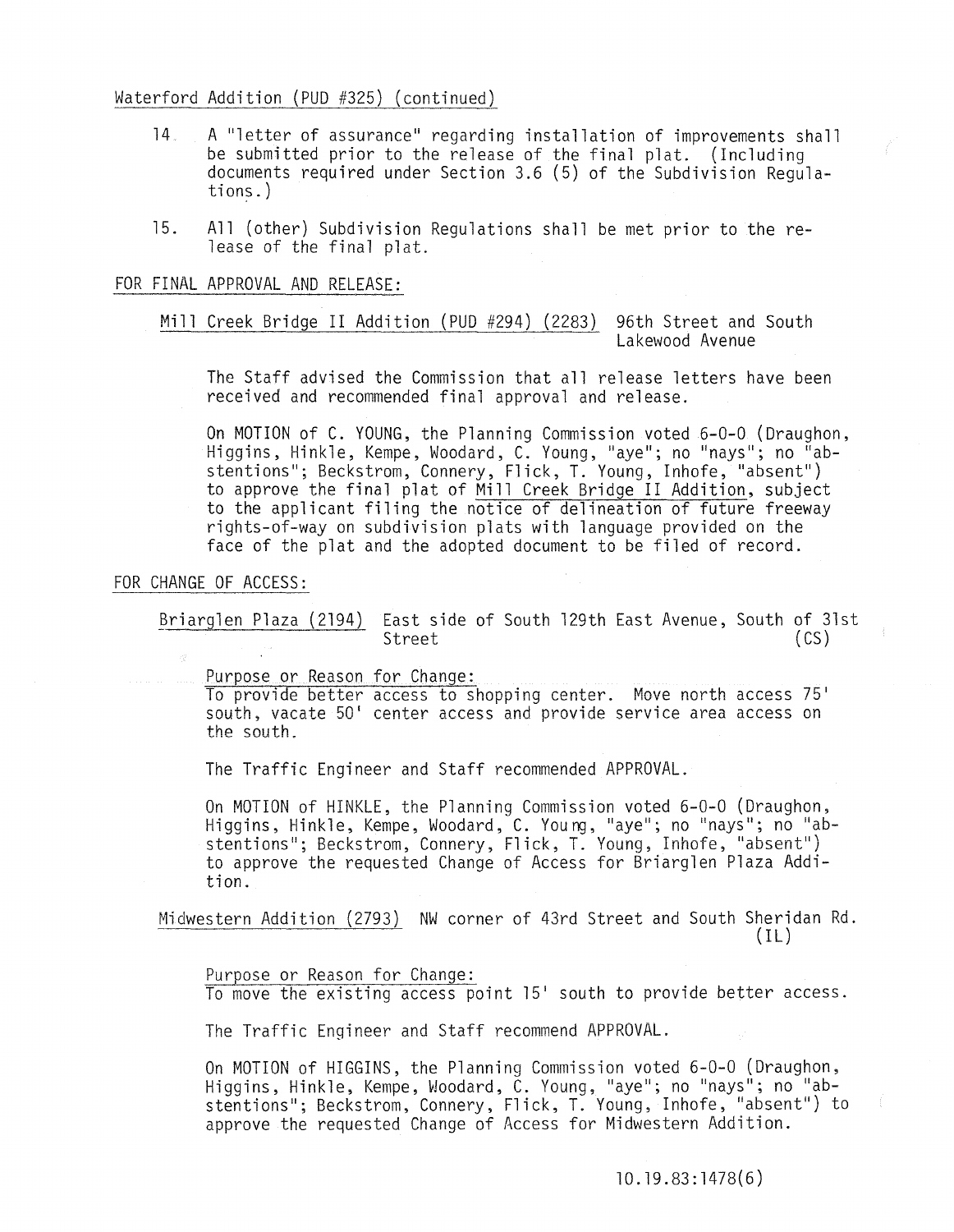Park Plaza Square Addition (2094) SW corner of 40th Street and South 129th East Avenue (CS)

Purpose or Reason for Change:

To provide better access to shopping center. One access point being relocated. Total number of access points remains the same.

The Traffic Engineer and the Staff recommend APPROVAL.

On MOTION of HIGGINS, the Planning Commission voted 6-0-0 (Draughon, Higgins, Hinkle, Kempe, Woodard, C. Young, "aye"; no "nays"; no "abstentions"; Beckstrom, Connery, Flick, T. Young, Inhofe, "absent") to approve the requested Change of Access for Park Plaza Square Addition.

# REQUEST TO WAIVE PLAT - LOT SPLIT FOR WAIVER:

Z-5865 - Valley Glen South Addition (1994) South side of East 31st<br>(CS, OL, FD) Street, East of South 108th East Ave Street, East of South 108th East Avenue

This is a multiple request coverning Lot 2, Block 2 in the above named plat. Only the portion east and north of the floodway easement has been rezoned to CS, thus making it "subject to a plat". The request to waive plat covers that portion of the lot. A lot split (#L-15992) has also been filed to create two lots. The available frontage has been reduced because of the drainageway, so frontages of 119' and 116' are requested in the CS portion. (Tract #2 actually has 258.18' of frontage, but 142.18' is in the drainageway and remains (OL-FD.) At the present time a restaurant is proposed on the west lot (Tract #2) and possibly one also on the east lot, (Tract #1). The two platted access points will be used so no change in access is being requested. Additional utility easements and/or extensions may be required. If any grading and drainage is done, it will be subject to approval of the City Engineer in the permit process.

The applicant was represented by Mitch Adwon at the T.A.C. and Mrs. Milfred Dotson at the Planning Commission.

Water and Sewer Department advised the applicant that he may wish to extend the sewer main under the creek channel, rather than run a "service line". (For information, not a condition of approval.) O.N.G. requested an additional 15' utility easement parallel to 31st Street.

The Technical Advisory Committee and Staff recommended approval of the Waiver of Plat on Z-5865 and Lot Split #L-15992, subject to the conditions.

On MOTION of HIGGINS, the Planning Commission voted 6-0-0 (Draughon,<br>Higgins, Hinkle, Kempe, Woodard, C. Young, "aye"; no "nays"; no "abstentions"; Beckstrom, Connery, Flick, T. Young, Inhofe, "absent") to approve the request to waive the platting requirements for Valley Glen South Addition and to approve the request to waive the lot split requirements for L-l5992, subject to the following conditions: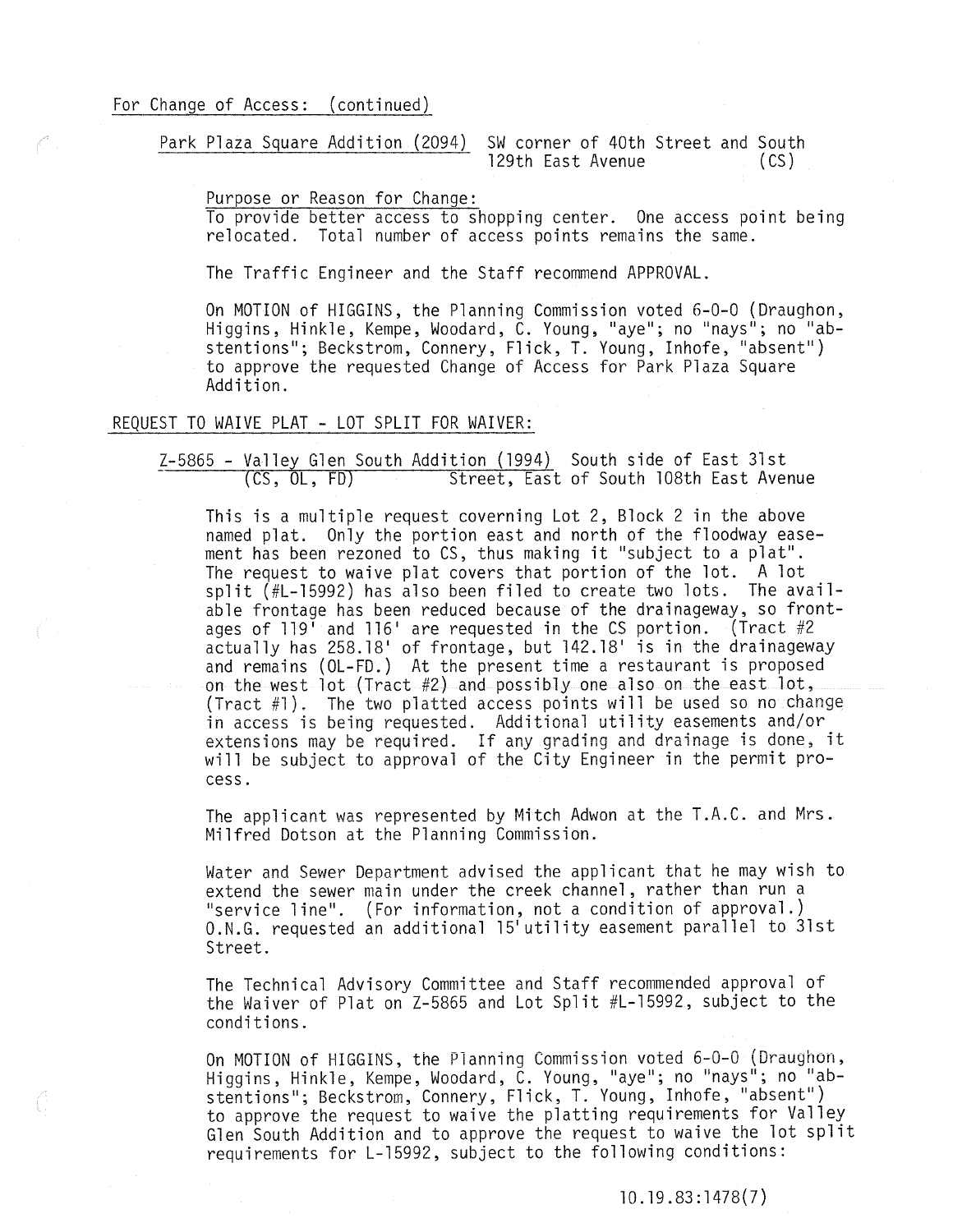## Brookside Area Special Study: (continued)

looking at the existing street pattern east of Peoria it might be possible to separate the residential area from the commercial area on 33rd and 34th Streets with a stub street or a cul-de-sac. However, the benefit that might be gained could be lost because it could force additional traffic through other residential streets that remain open. The Staff would not recommend culd-de-sacing all the stub streets at this time, but felt it more appropriate to look at a site plan on a case by case basis.

Commissioner C. Young stated the Brookside parking problems are a result of the CH zoning which does not require parking. The Staff was in agreement with that statement and added that several businesses in the area do not provide any parking.

Discussion ensued concerning the CH zoning pattern in the Brookside area and Mr. Brierre stated the Staff is looking into a recommendation of establishing a separate zoning classification, the Central Business District (CBD) which would have no parking requirements and would allow parking requirements to be placed on the CH zoning district. He further explained the CBD classification. The new parking in the CH zoning district would be triggered with a use or expansion change on an existing property.

Chairman Kempe opened the public hearing to those interested parties.

Caroline Robertson, president of the Brookside Homeowner's Association, complimented the Planning Commission and INCOG Staff in conducting the Special Brookside Area Study. Mrs. Robertson expressed her wholeharted support in initiating the residential parking permit program to limit onstreet parking in neighboring areas to residents only. One other suggestion made by Mrs. Robertson was that a change be made in the Zoning Code that parking be tied with a particular use.

The Staff stated the Brookside area has a shortage of approximately 200 available parking spaces per hour. There is one pending application for OL zoning, but the applicant proposes to use the property for parking in this area which could accommodate approximately 70 parking spaces with an attendant on duty. This would relieve some of the parking problems in the area. Mr. Gardner suggested that the new parking spaces be tied to a particular business and when one lot is sold the other must of necessity be sold to the same party.

Mr. Eugene Colleoni who is the former District #4 Chairman of the Greater Tulsa Council was concerned that the zoning change if implemented, would affect the commercialization and off-street parking in the residential area in District #4 and the Staff stated that would not occur.

Mr. James Frost who represented several property owners in the Brookside area stated he would be in total support of the residential parking permit program.

Commissioner Higgins asked how the parking permit program would work for Brookside area residents who have company. The Staff stated the property owner could move his vehicle into the street and permit the company to park in their driveway or a temporary parking permit valid for a specific date wouldibe issued when a large number of visitors were expected.

化二氯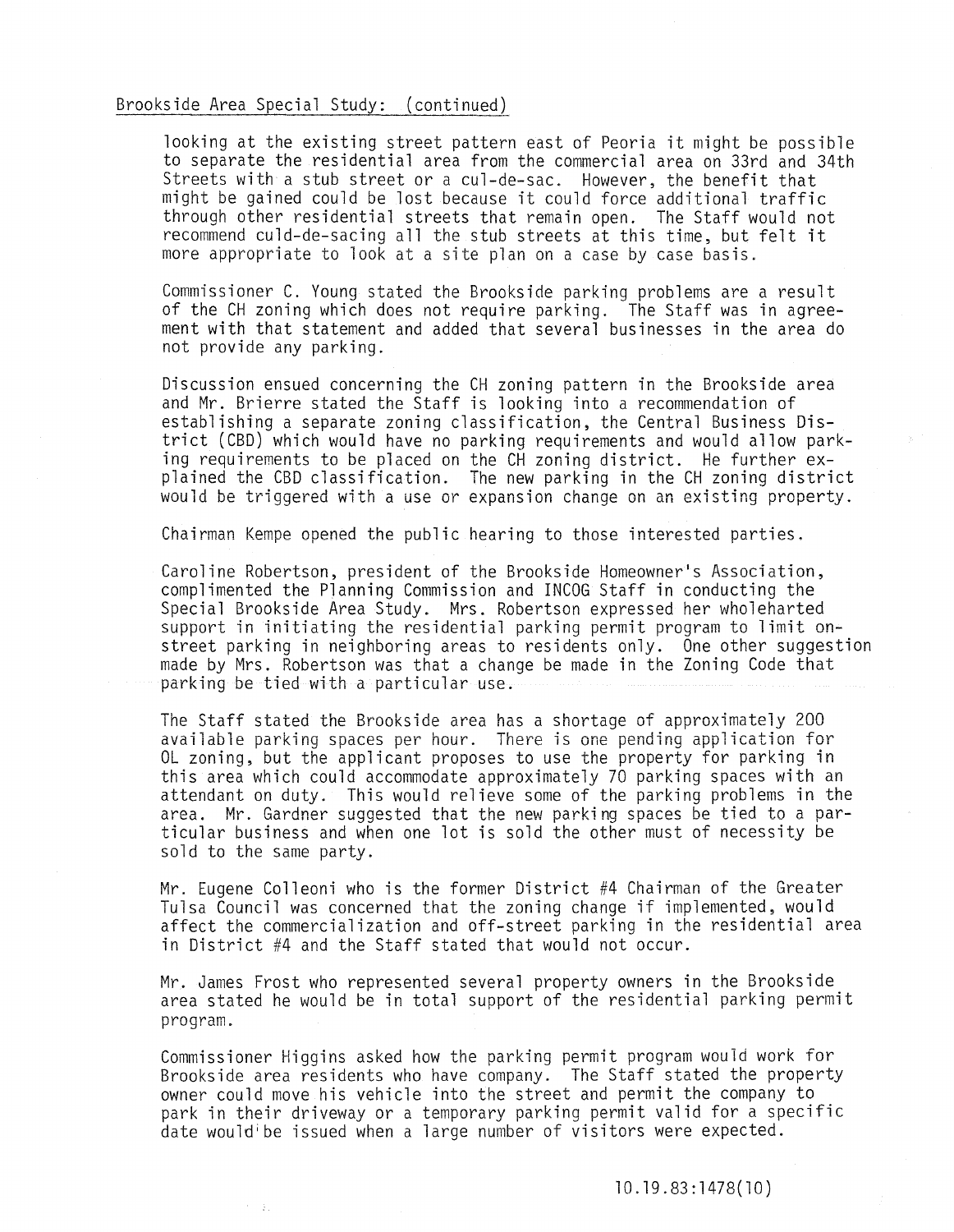### Brookside Area Special Study: (continued)

Mr. James Corey stated he had a question on one of the short-range solutions which limits short-term parking on portions of South Peoria to allow parking for businesses that attract quick turn-around traffic. Parking zones rather than meters should be encouraged for this purpose and Mr. Corey asked if this could be enforced. Mr. Brierre suggested that it be limited to short-term parking during the day with signs indicating that. It was also suggested that the use of a particular business be considered when establishing the short-term parking zones.

Mr. Gary Clark represented many of the landowners in the Brookside area and felt the short-range and intermediate-range solutions should be initiated and followed quickly. He believed the boundaries should be extended further to the east and west in certain areas which might be beneficial. There was some concern raised in the long-range solutions in the creation of a new zoning district. Mr. Clark felt the creation of a special tax assessment district would have some merit and something to be pursued.

# TMAPC Action: 6 members present.

On MOTION of C. YOUNG, the Planning Commission voted 6-0-0 (Draughon, Higgins, Hinkle, Kempe, Woodard, C. Young, "aye"; no "nays"; no "abstentions"; Beckstrom, Connery, Flick, T. Young, Inhofe, "absent") to close the public hearing concerning the Brookside Area Special Study.

On MOTION of C. YOUNG, the Planning Commission voted 6-0-0 (Draughon,<br>Higgins, Hinkle, Kempe, Woodard, C. Young, "aye"; no "nays"; no "abstentions"; Beckstrom, Connery, Flick, T. Young, Inhofe, "absent") to adopt the Brookside Area Special Study and direct the Staff to forward the Study to the City and County Commissions for their review and comments.

#### OTHER BUSINESS:

PUD #179 C.D.C. Construction Company - 7429 So. 86th E. Ave - Lot 4, Block 4, Woodland Hills South

Staff Recommendation: Minor Amendment

The subject lot is a part of a designated single-family area under the controls of PUD #179. It is located at 7429 South 86th East<br>Avenue and contains a single-family structure. The applicant is Avenue and contains a single-family structure. requesting a minor amendment to encroach 6 inches into a 5-foot side yard. This request would fall into a category that would normally be considered minor; however, the structure is already built causing<br>it to fall into the new major amendment category when it is initiated November 1,1983. During this interim period until a formal policy can be developed and adopted, the Staff will bring these type of requests to the Commission for a determination.

We would also point out that the structure encroaches into a 10-foot utility easement; however, there are no utilities located within that easement and the applicant is in the process of vacating the easement. Therefore, if the TMAPC decides to act on this matter today, approval should be subject to the vacating of this easement.

TMAPC Action: 6 members present.<br>On MOTION of HIGGINS, the Planning Commission voted 6-0-0 (Draughon, On MOTION of HIGGINS, the Planning Commission voted 6-0-0 (Draughon, Higgins, Hinkle, Kempe, Woodard, C. Young, "aye"; no "nays"; no "abstentions"; Beckstrom, Connery, Flick, T. Young, Inhofe. "absent") to approve the request as a minor amendment to PUD #179, subject to the vacating of the 10-foot utility easement.

### $10.19.83:1479(11)$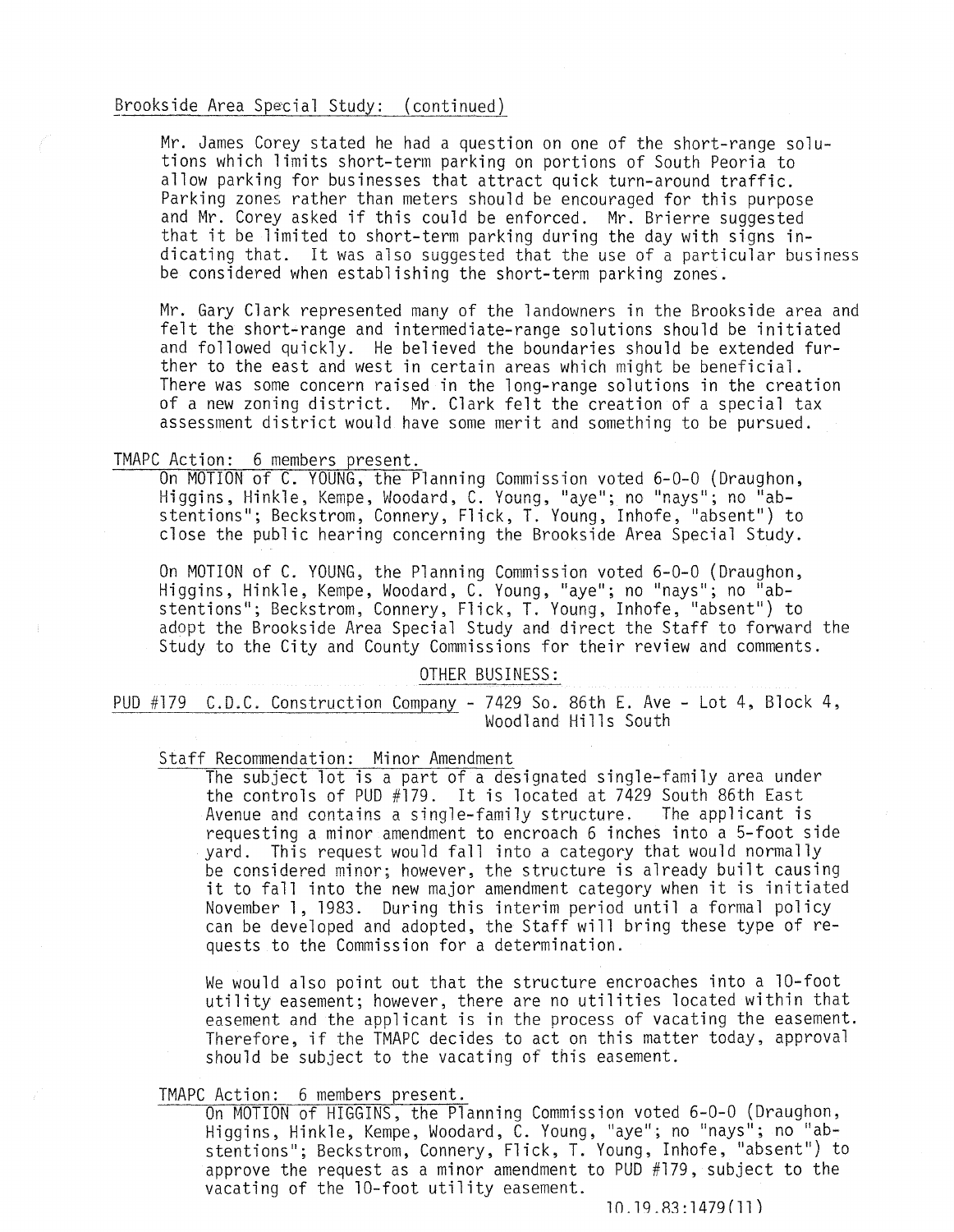PUD #324 - Fletcher (Wickersham, McQuaig) SE corner of 62nd Street and South Trenton Avenue

# Staff Recommendation: Minor Amendment

Planned Unit Development No. 324 is approximately 3 acres in size and located at the southeast corner of the intersection of 62nd St., and South Trenton Avenue. It has been approved for two development areas. Area "A" will contain one existing single-family structure on a large lot and Area "B" will contain 20 patio lots of detached single-family dwellings.

The original PUD approval required that the owner of the one singlefamily structure in Development Area "A" be a member of the Homeowner's Association. This was required because some of the open area on this lot was needed to meet the livability space requirement of Development Area "B". Since that time the number of units have been reduced and the use has been changed from attached dwelling units to detached dwelling units. These changes have eliminated the need for Area "B" livability space requirements coming from unused Area "A" livability space.

Because of this, the applicant is requesting that Condition (#4) be changed as follows:

(4) That a Homeowner's Association be established to maintain all common paved or open space areas. The owner of the one single-family unit in Development Area "A" shall (not) be a member of this Association.

The Staff has reviewed this request and feels that it is minor in nature and recommends APPROVAL.

TMAPC Action: 6 members present.<br>On MOTION of HIGGINS, the Planning Commission voted 6-0-0 (Draughon, On MOTION of HIGGINS, the Planning Commission voted 6-0-0 (Draughon,<br>Higgins, Hinkle, Kempe, Woodard, C. Young, "aye"; no "nays"; no "abstentions"; Beckstrom, Connery, Flick, T. Young, Inhofe, "absent") to approve the requested minor amendment and change Condition #4 to read as follows:

> (4) That a Homeowner's Association be established to maintain all common paved or open space areas. The owner of the one single-family unit in Development Area "A" shall (not) be a member of this Association.

PUD #319 - Larry Kester South of the SE corner of 79th East Avenue and 15th Street South

Staff Recommendation: Minor Amendment

Planned Unit Development No. 319 is located just south of the southeast corner of 79th East Avenue and 15th Street South. It is approximately 1 1/3rd acres in size and approved for a single-family ownership residential community of duplex dwellings. It received Detail Site Plan approval on April 13, 1983, subject to the Site Plan submitted.

The Development Standards call for a 3D-foot setback from the centerline of the private street. This requirement has been exceeded for the front yards of all 12 units. However, two units have side yards that are 20 feet from the centerline of the private street. Since

10.19.83:1478(12)